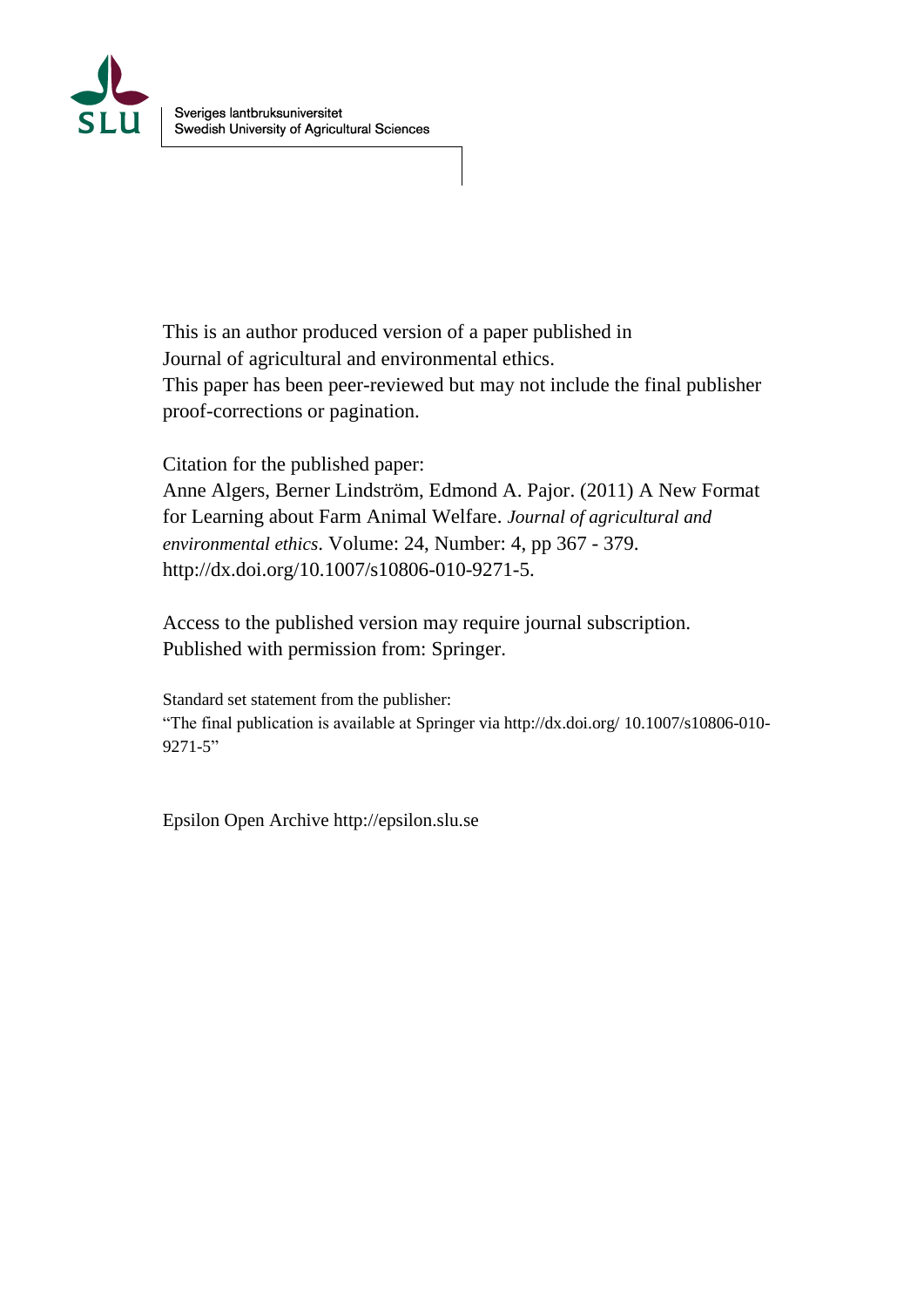# **JAGE-A595 A new format for learning about farm animal welfare**

Anne Algers, Berner Lindström, and Edmond A. Pajor

Anne Algers Department of Food Science Swedish University of Agricultural Sciences SWEDEN anne.algers@lmv.slu.se

Berner Lindström Department of Education University of Gothenburg **SWEDEN** 

Edmond A. Pajor Department of Production Animal Health University of Calgary CANADA

**ABSTRACT.** Farm animal welfare is a knowledge domain that can be regarded as a model for new ways of organizing learning and make higher education more responsive to the needs of society. Global concern for animal welfare has resulted in a great demand for knowledge. As a complement to traditional education in farm animal welfare, higher education can be more demand driven and look at a broad range of methods to make knowledge available. The result of an inventory on "farm animal welfare," "e-learning," "learning resources," and "open educational resources" in three different search engines is presented. A huge amount of information on animal welfare is available on the Internet but many of the providers lock in the knowledge in a traditional course context. Only a few universities develop and disseminate open learning resources within the subject. Higher education institutions are encouraged to develop open educational resources in animal welfare for the benefit of teachers, students, society, and, indirectly, animal welfare.

**KEYWORD.** Animal welfare, open educational resources, e-learning, learning resources, web search

# **1. Introduction**

Farm animal welfare is a knowledge domain that is of increasing concern in contemporary society (Bayvel et al. 2005; Special Eurobarometer 2007). Although there is an obvious role for improved knowledge in animal welfare for veterinarians, agricultural extension workers, and others involved in animal production (Fraser 2008), the target group is broader and includes consumers and citizens in an international context.

Higher education has an important role to play in this, both as developers and providers of scientific knowledge. Historically, access to this knowledge has been limited to formal structures such as classrooms in universities or journals in libraries. In order to respond to societal needs and demands it is important to examine new models for organizing learning and utilize the tools that modern information technology offers.

The purpose of this paper is to argue for providing open educational resources as a complement to traditional education in farm animal welfare and provide a selection of examples of learning resources (LR) and repositories respectively with such resources.

## **2. Animal welfare – a global concern**

World production of meat is increasing rapidly and the less industrialized countries, following the convention of the FAO (FAO 2010), have experienced an exponential increase in animal production and these countries now produce the majority of the world's meat (Fraser 2008).

Accordingly, animal welfare has become an issue of global interest and is of considerable importance to consumers. Mahatma Gandhi (1869-1948) taught that nonviolence begins with what we eat and stated that the greatness of a nation and its moral progress can be judged by the way its animals are treated. OIE (World organization for animal health) has recently together with WHO and FAO started to coordinate medical and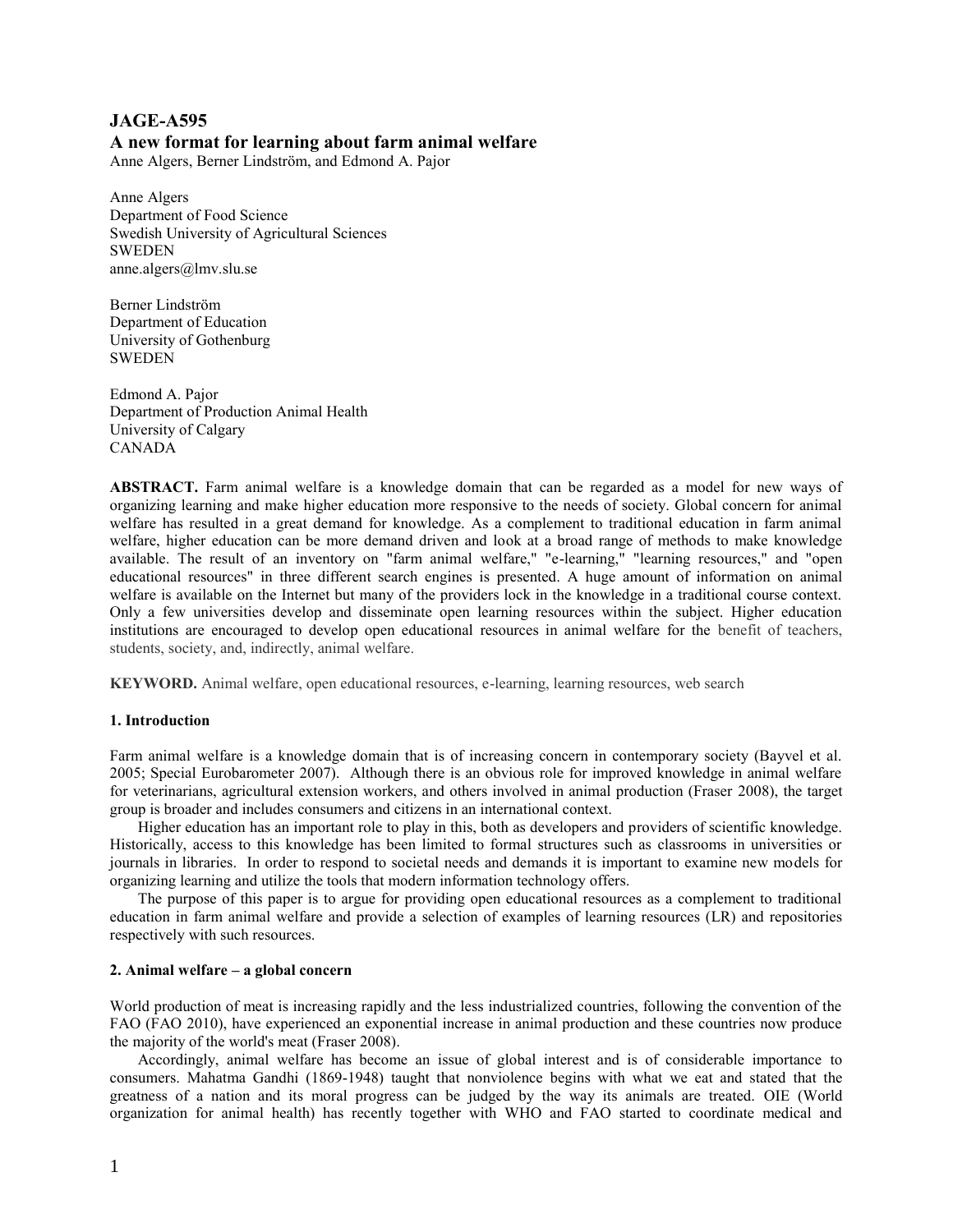veterinary health policies (OIE 2009) although people imprecisely claim that developing countries are not ready for the discussion on animal welfare pointing at the necessity of focusing on human welfare.

After all, the welfare of humans and the welfare of animals are closely linked (FAO 2009; EFSA 2009b). The supply of food for people is depending on healthy and productive animals, whereas animals depend on the care and nutrition that they receive from people. Thus, the massive increase in animal production of the last decades has raised a wide range of ethical issues, including concern for animal welfare, which has to be considered alongside environmental sustainability and food safety. Nowadays it is increasingly accepted that food quality is not only determined by the overall nature and safety of the end product but also by the perceived welfare status of the animals from which the food is produced (Blokhuis et al. 2008). The fact that improving the animal's welfare can positively affect product quality, pathology, and disease resistance also has a direct bearing on food quality and safety (Welfare Quality® 2009).

More than half of the inhabitants in Europe express a desire for more knowledge in animal welfare and animal ethics according to the Special Eurobarometer (2007). Concern for animal welfare is especially pronounced among young people. Students' attitudes towards animal welfare have been analyzed and students with low level of agricultural literacy had higher concern for animal welfare than students with agricultural backgrounds (Nordstrom et al. 2000). In order to effectively care and manage farm animals stock, people require knowledge about farm animal behavior, new techniques in husbandry and management, and farm animal welfare in general. Studies have shown that training programs that target the attitudes and behavior of stock people can successfully improve the attitudes and behavior of stock people towards their animals, with consequent beneficial effects on animal fear and productivity (Hemsworth et al. 1994; 2002; 2009).

Other sectors of society are also expressing a need for animal welfare knowledge. Numerous organizations are developing animal welfare assurance programs for a variety of purposes (Fraser, 2006) including niche marketing by producers, product differentiation by retailers, labeling for consumers, and development of legislation. Regardless of the purpose, animal welfare knowledge is required.

In conclusion, many people in society are involved and interested in food animal production, handling, and humane treatment. There is a clear global desire and need for increased knowledge and access to existing knowledge about animal welfare that is not currently being met by traditional educational structures.

#### **3. Animal welfare - a scientific knowledge domain**

Animal welfare is based on two components; science and values (Fraser 2004). Animal welfare science can in turn be divided into how an animal responds to stress, injury, and disease, physiologically and emotionally.

At one time, many people denied that animals could feel pain and distress, but over the years animal welfare has become a subject where science has rapidly improved on knowledge. Half a century ago it was still considered to be pseudoscience lacking scientific status. In 1965 the UK government commissioned a technical committee chaired by Professor Brambell to investigate the welfare of intensively farmed animals, partly in response to concerns raised in Ruth Harrison's book, Animal Machines (Harrison 1964). On the basis of the Brambell report, the UK government set up the Farm Animal Welfare Advisory Committee in 1967, which later became the Farm Animal Welfare Council that had an important role in making animal welfare a scientific area of global importance. Recently the European Food Safety Authority (EFSA) has addressed the issue of the capability of fish to experience pain, fear, and distress (EFSA 2009a).

EFSA and more specifically the Panel on animal health and welfare (AHAW) provides independent scientific advice to the European Commission, European Parliament and Member States on all aspects of animal health and animal welfare (EFSA, 2009b). Improvements in animal welfare have previously focused on the European level and were based entirely on scientific research and legislation. The European Commission has initiated a strategy for focusing on international implications of animal welfare that are based on risk assessment, animal welfare auditing in practice, labeling of products of animal origin for the consumer and on education (European Commission 2002).

Scientific knowledge about animal behavior and animal needs is extensive but more effort is needed to disseminate and implement existing knowledge and standards into practice through various measures, e.g., consumer information and enforcing legislation through penalties in case of non-compliance. A large European scientific project named Welfare Quality® has recently been finalized with the objective to develop European standards for onfarm welfare assessment and product information systems as well as practical strategies for improving animal welfare.

Although animal welfare problems are extremely diverse, certain generic challenges occur on a global basis (FAO 2009) related to similar animal needs in spite of a great variation in housing and management. However, the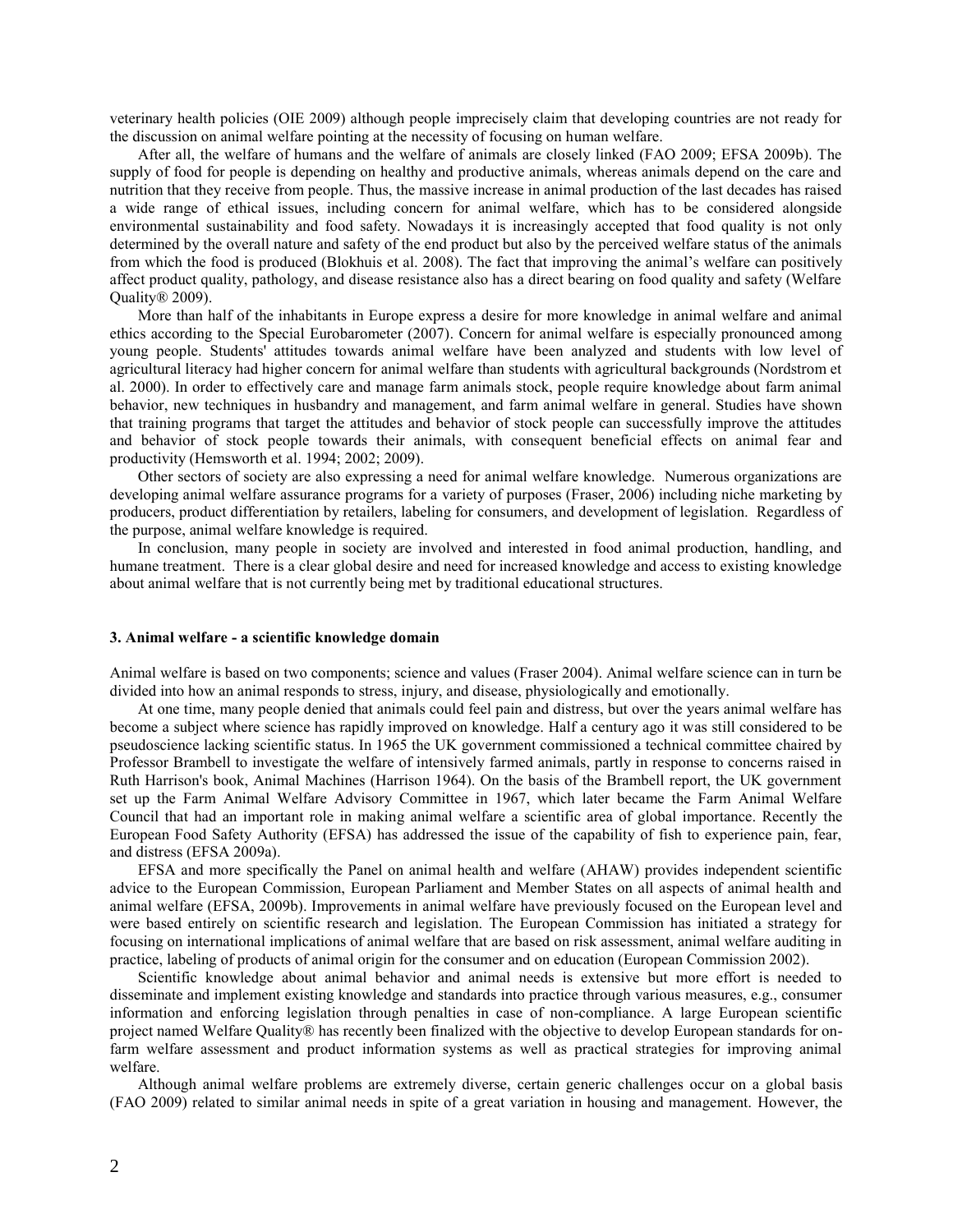discipline has suffered from controversies and subjectivity particularly because its potential effects in compromising trade between countries. Animal products derived from production systems prohibited in some countries can be easily exported abroad, making even more evident the need for a global approach (European Commission 2009).

Governments are accountable for the national legislation that in Europe is generally initiated by pressure from voters on elected politicians. The politicians would usually seek advice from civil servants before formulating new legislation. In recent years in Europe, whenever any legislation on animal welfare is proposed, advice is sought from committees or working groups of scientists (Broom 2009).

With growing attention and concern in society, efforts have been increased to develop a methodology for the scientific assessment of animal welfare through qualitative and semi-qualitative approaches. Risk assessment is a way to standardize the estimation of animal welfare in the production systems and the risk managers are obliged to take action to ensure that the production of food of animal origin is in accordance with societal demands (Algers 2009). The risk managers could be national authorities or professional associations.

Multiple voices show an interest in animal welfare; these include animal welfare scientists, food industry, agricultural industry, government, environmental scientists, animal advocacy groups, and concerned citizens (Broglio 2009) all of which have their own agendas. For example the agricultural industries may position themselves to protect existing practices, while advocacy groups may have different goals ranging from promoting traditional, nonintensive methods to abolishing animal agriculture itself. The multiple messages from such a large variety of actors generates conflicting and confusing messages regarding scientific standards on how livestock should be treated. Furthermore, the audience in this dialogue, the public, is both fragmented and asked to play a variety of roles with competing concerns such as consumer, citizen and moral agent (Broglio 2009).

Thus, higher education institutions and especially animal welfare scientists play an important role in providing scientific information to students, citizens, and consumers on the welfare of our animals, how it should be measured and how it should be improved.

## **4. Animal welfare in higher education**

Higher education is going through a period of rapid change with increasing globalization, with new forms and a rapid rate of knowledge production (Gibbons et al. 1994), and increasing competition between institutions on an international educational "market." At the same time higher education institutions in general have to handle larger and more diverse groups of students that also call for new ways of organizing learning (Biggs 2003). The development of modern information technologies and infrastructural provisions such as the Internet gives new options for education and for learning.

Fraser (2008) pointed at the potential impact of international e-learning initiatives, international corporations (chains, restaurants etc), and of international standards. It has even been suggested that e-learning is necessary to respond to the complex training demands on animal welfare (de Boo and Knight 2005; Siegford et al. 2005; Alessandrini 2008).

The notion of e-learning covers many different educational formats and forms of technology use. For example, the American Society for Training & Development (ASTD 2010) defines e-learning as:

Covering a wide set of applications and processes, such as web based learning, computer-based learning, virtual classrooms and digital collaboration. ASTD even includes the delivery of content through audio and videotape; satellite broadcast, interactive TV and CD-ROM in its definition on elearning.

Mason and Rennie (2006) argue that e-learning refers to the major forms of teaching and learning that can be enabled or facilitated by computers and the Internet to deliver a broad array of solutions that enhance knowledge and performance. It should be

- **networked**
- delivered to the end-user via a computer using standard Internet technology
- focused on the broadest view of learning.

Often e-learning is coupled to a "push" approach to learning, i.e., knowledge is pushed out in society. This kind of approach is characteristic for most traditional formats of higher education, where the institutions provide programs and courses in which knowledge is "transmitted" to the learners. The primary mission of institutions of higher education is to develop curricula and offer programs and courses and formally certify the knowledge of the learners.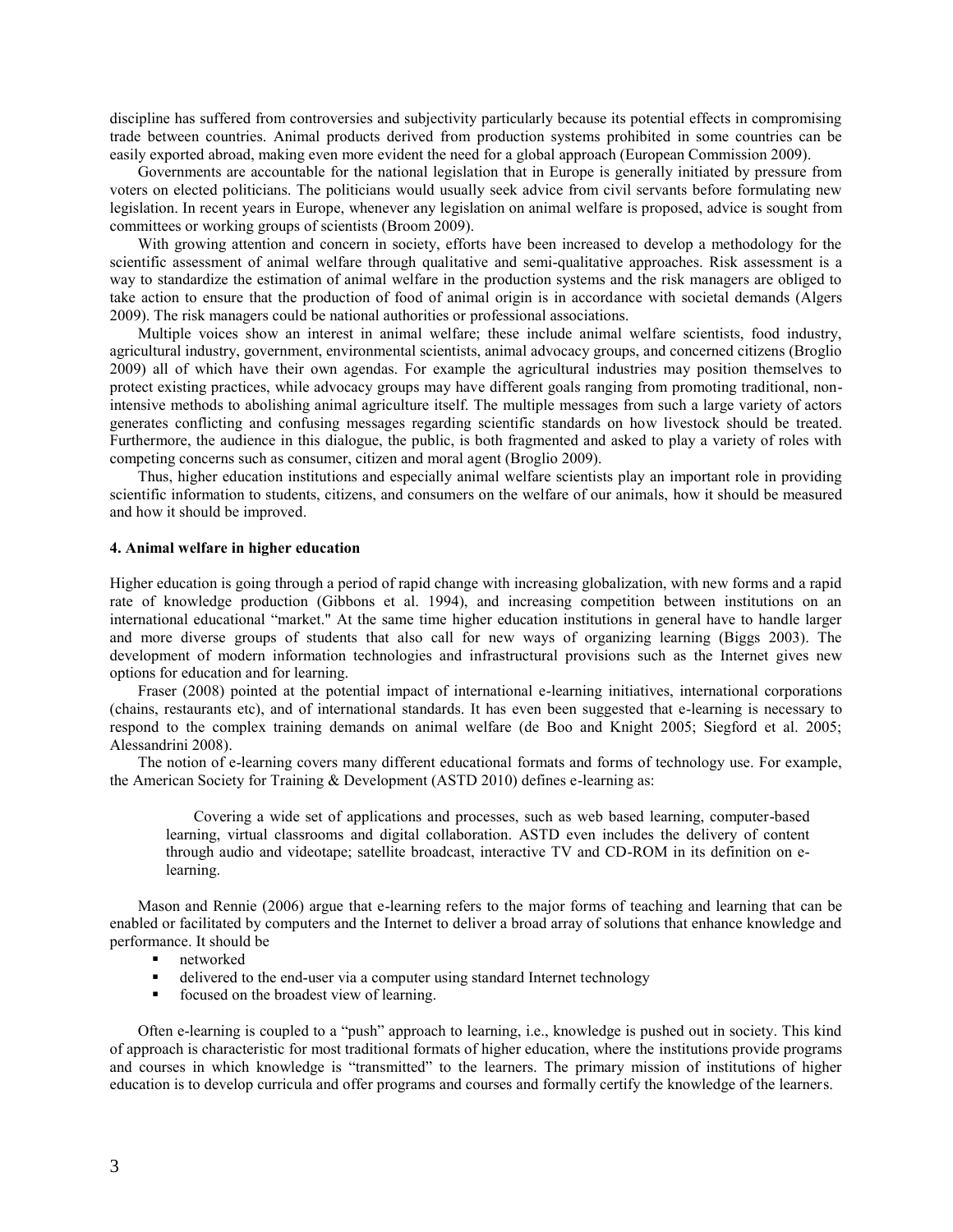Formal teaching, such as programs and courses in animal welfare, are delivered in traditional on-campus formats or in the form of off-campus programs and courses (often with the use of e-learning). One reason for this is that educational institutions offer learning or study environments to students, with built in didactical support for their learning process.

However, there is also demand from society. For example, learning in formal institutional settings is sometimes of little interest to employed people (Beer et al. 2006). One reason is that many employees want to enhance their knowledge on an advanced level but do not need an exam for their career. Another example is a broad demand for information and knowledge on a certain issue that has caught attention in society. Thus, a complement to traditional methods of operation is to take more of a "pull" approach, where higher education is demand driven, and look at a broad range of methods to make knowledge available to the society.

## **5. Open educational resources in animal welfare**

One idea is to design and provide "resources" for learning that can be used outside the formal educational context, in more informal settings. The quality of learning resources is multi-facetted and dependents on the content and the context (Duval, 2006) and it should be emphasized that learning resources as well as repositories of learning resources also can be used within formal settings.

Learning resources are often considered as key intellectual property. However, more and more institutions and individuals are sharing their digital learning resources over the internet, openly and freely, as Open Educational Resources (OECD 2007). The benefits of Open Educational Resources (OER) are many and include aspects such as democracy and preservation of public education (Siemens 2003). Furthermore, OER gives teachers alternatives and increases competition between providers of teaching and training. From a more individual point of view, open sharing increases publicity, reputation, and the pleasure of sharing with peers. It also means broader and faster dissemination and the content can be quality assured with a scientific standard. In addition, OER enhance the motivation of more active learning students since they take part in problem solving and the intellectual development of learning resources. This makes learning more rewarding and will in the long run increase the amount of learning resources over time.

Teachers and trainers in higher education institutions worldwide impart general knowledge on animal welfare and have to continuously adapt their teaching in order to disseminate new findings within the area. Small research groups and teaching institutions may have difficulties in providing students with teaching and learning resources of high quality standard and it may have considerable impact on students learning when a leading teacher moves or retires. Obviously, there are many advantages in sharing the same kinds of learning resources between peers (OECD 2007). In some countries curricula in, e.g., veterinary science have only few hours of teaching in animal welfare due to lack of expertise and staff training (Siegford et al. 2005). The provision of peer-reviewed teaching resources is likely to support the development of new courses and better educated students.

An inventory of the present stage of available material in animal welfare on the Internet was conducted using "animal welfare" and "farm animal welfare" to constrain the search for relevant content. In order to search for type of educational material we have used the encompassing terms "e-learning" and "learning resources" to give a broad coverage and the term "open educational resources" to target the more specific type of educational material discussed above. We have used the same set of search terms (in advanced searches) in Google, Alta Vista, and Yahoo, recognizing the fact that Yahoo belongs to Alta Vista. The results from the web searches are shown in Table 1.

| Search terms \ Search engine    | Google     | Alta Vista  | Yahoo       |
|---------------------------------|------------|-------------|-------------|
| "animal welfare"                | 4 770 000  | 35 600 000  | 35 800 000  |
| "farm animal welfare"           | 53 200     | 399 000     | 401 000     |
| "elearning" OR "e-learning"     | 26 700 000 | 178 000 000 | 157 000 000 |
| "learning resource $(s)$ "      | 5 640 000  | 40 500 000  | 40 500 000  |
| "open educational resources(s)" |            | 410 000     | 1400 000    |

| Table 1. Results from searches in Google, Alta Vista, and Yahoo. |
|------------------------------------------------------------------|
|------------------------------------------------------------------|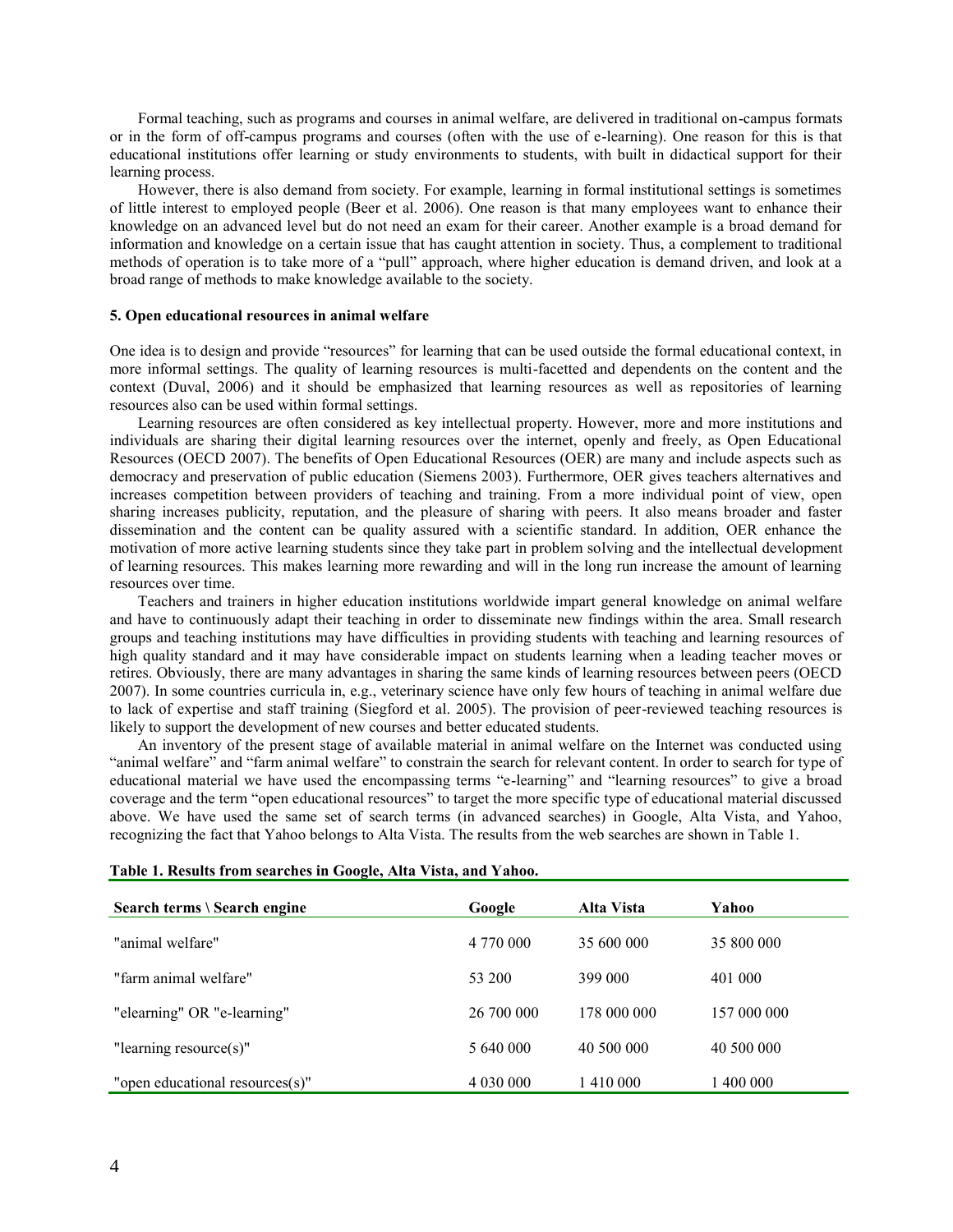| "animal welfare" AND ("e-learning" OR "elearning")                                                 | 26 800 | 386 000 | 387 000 |
|----------------------------------------------------------------------------------------------------|--------|---------|---------|
| "farm animal welfare" AND ("e-learning" OR<br>"elearning")                                         | 1700   | 533     | 520     |
| "animal welfare" AND "learning resource(s)"                                                        | 34 700 | 33 600  | 33 800  |
| "farm animal welfare" AND "learning resource(s)"                                                   | 167    | 156     | 88      |
| "animal welfare" AND "open educational resource(s)"<br>"farm animal welfare" AND "open educational | 480    | 1 2 5 0 | 540     |
| $resource(s)$ "                                                                                    | h      | 3       | 3       |

Note: The expression "resource(s)" means that we have searched for "resource" OR "resources."

The numbers of hits are the result from a search from Sweden on April 19, 2010. It should be recognized that both numbers and content change from day to day.

First of all, the table shows that there is a lot of material to be found on the Internet concerning "animal welfare" and "farm animal welfare." The hits on "farm animal welfare" comprise about 1 percent of the hits on "animal welfare." The table also shows that there is a huge amount of hits on "e-learning," which presumably illustrates that e-learning is a widely accepted and encompassing concept. The number of hits on "learning resources" might be a reflection of the focus on students' learning and use of resources in contemporary pedagogical thinking. It is also interesting to note the number of hits on "open educational resources," which, as we pointed out above, is part of a more recent "movement" towards open source and open resources not the least in higher education settings. The difference between Google and AltaVista/Yahoo is hard to explain. The difference between "animal welfare" and "farm animal welfare" in combination with "e-learning," "learning resources,." and "open educational resources" shows that both in relative and absolute measures there are substantially fewer hits for "farm animal welfare." In absolute numbers, there are very few hits on "farm animal welfare" and "open educational resource(s)" and the number of hits on "farm animal welfare" and "learning resource(s)" is in the hundreds. We believe that this strengthens the general argument in this article that it is important for higher education institutions working with farm animal welfare to engage in the OER-movement.

In order to illustrate to what extend higher education institutions are providing resources on farm animal welfare, we have taken the analysis of the material from the web searches above a step further. The first 30 Google-hits in all of the combined searches above have been analyzed. In Table 2 the higher educational institutions that show up are listed together with some characteristics of the sites, target group, and if the resources have open access.

| Address                                   | Provider       | Target group    | Access     | Commentary        |
|-------------------------------------------|----------------|-----------------|------------|-------------------|
| http://www.umb.no/animal-welfare-library/ | Norwegian      | Students,       | Open       | Repository with   |
| [Accessed 2010-04-12]                     | Uni. of Life   | Teachers,       | access     | link to courses,  |
|                                           | Sci. and       | society         |            | LR, encyclopedia  |
|                                           | Norwegian      |                 |            |                   |
|                                           | School of Vet. |                 |            |                   |
|                                           | Sci.           |                 |            |                   |
| http://www.yourviews.ubc.ca/              | University of  | Students.       | Open       | Web-based surveys |
| [Accessed 2010-04-19]                     | <b>British</b> | teachers,       | access     | to facilitate     |
|                                           | Colombia       | society         |            | discussion.       |
| http://www.porktraining.org/              | Q-PorkChains   | Students.       | Open       | Repository with   |
| [Accessed 2010-04-12]                     | (EU-project,   | teachers.       | access     | LR.               |
|                                           | collaboration  | society         |            |                   |
|                                           | between        |                 |            |                   |
|                                           | universities)  |                 |            |                   |
| http://animalwelfare.msu.edu/             | Michigan State | <b>Students</b> | Open       | Animal Welfare    |
| [Accessed 2010-04-12]                     | University     |                 | access and | Judging and       |
|                                           |                |                 | locked in  | Assessment        |
|                                           |                |                 |            | Contest.          |

**Table 2. Examples of higher education institutions and organisations providing learning resources.**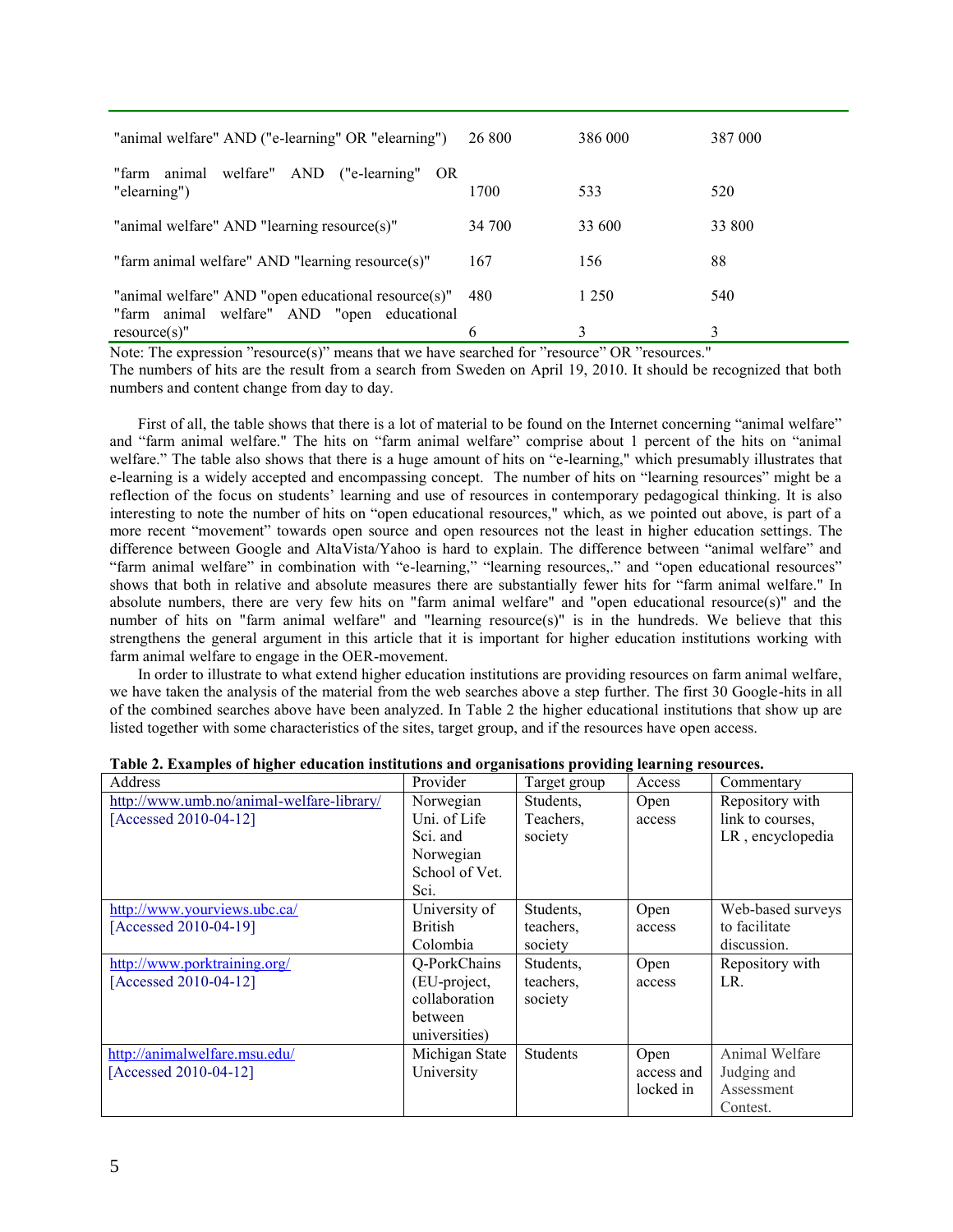| http://www.animalethicsdilemma.net                | Collaboration           | Students,             | Open                    | LR, text based with           |
|---------------------------------------------------|-------------------------|-----------------------|-------------------------|-------------------------------|
| [Accessed 2010-04-12]                             | between<br>universities | teachers              | access                  | some videos.                  |
| http://www.intute.ac.uk/                          | Consortium of           | Students              | Open                    | Repository with               |
| [Accessed 2010-04-12]                             | 7 universities,         |                       | access and              | links to text based           |
|                                                   | UK                      |                       | locked in               | and video based<br>resources. |
| http://www.moulton.ac.uk/animal-welfare-          | Moulton                 | Students              | Password                | Learning Resource             |
| guide.asp                                         | College                 |                       | protected               | Center.                       |
| [Accessed 2010-04-12]                             |                         |                       |                         |                               |
| http://www.vet.ox.ac.uk/<br>[Accessed 2010-04-12] | Oxford<br>University    | Teachers,<br>students | Password<br>protected   | Course<br>information.        |
|                                                   |                         |                       |                         |                               |
| http://www.warkscol.ac.uk/                        | Warwickshire            | Society,              | Password                | Links to local                |
| [Accessed 2010-04-12]                             | College                 | students              | protected               | animal welfare<br>courses.    |
| http://www.cambridge-elearning.com/               | Cambridge e-            | Teachers,             | Password                | A few learning                |
| [Accessed 2010-04-12]                             | learning                | students.             | protected               | resources can be              |
|                                                   | institute               | society               | and open                | accessed.                     |
| http://bufvc.ac.uk/                               | <b>British</b>          | Students,             | access<br>Open          | Repository with               |
| [Accessed 2010-04-19]                             | Universities            | teachers              | access                  | videos and audios.            |
|                                                   | Film and                |                       |                         |                               |
|                                                   | Video Council           |                       |                         |                               |
| http://www.ifaw.org/                              | International           | Society               | Open                    | Repository with               |
| [Accessed 2010-04-12]                             | Fund for<br>Animal      |                       | access and<br>locked in | videos.                       |
|                                                   | Welfare                 |                       |                         |                               |
| http://www.oie.int/                               | The World               | Society,              | Open                    | Links,                        |
| [Accessed 2010-04-12]                             | Organization            | veterinarians         | access                  | text based                    |
|                                                   | for Animal              |                       |                         | information,                  |
|                                                   | Health (OIE)            |                       |                         |                               |
| http://www.fao.org/ag/againfo/themes/animal       | FAO                     | Society,              | Open                    | Repository with               |
| -welfare/en/<br>[Accessed 2010-04-12]             |                         | students,<br>pupil,   | access                  | LR, links and<br>videos.      |
|                                                   |                         | teachers              |                         |                               |

\*LR means Learning Resource

The three organizations mentioned in the table are included because of their importance in the field of farm animal welfare.

It can be concluded that numerous higher education institutions and organizations provide knowledge in farm animal welfare on the Internet but that many of these institutions seem to lock in the knowledge in a traditional course context. The term "E-learning" seems generally to be more pronounced than the use of "learning resource" in universities and colleges. Although, some universities are early adapters of the production and dissemination of accessible resources, only very few provide "open educational resources."

## **6. Development of international learning resources**

In 2005 the World Organization for Animal Health (OIE) adopted the first global guidelines for animal welfare, especially in the area of animal transport, slaughter of animals for human consumption, and killing of animals for disease control (OIE, 2005). The guidelines were ratified by the OIE membership and from that date animal welfare officially became a global issue (Bayvel et al. 2005).

OIE has identified a need for educational resources and an OIE-hub is under development (Pajor et al. 2008). The OIE-hub is planned to include information from various groups including, veterinary authorities, statutory bodies, OIE reference laboratories, collaborating centers, as well as veterinary and agricultural training institutes. Finally, individual experts, identified based on a record of publication in peer reviewed scientific journals, are also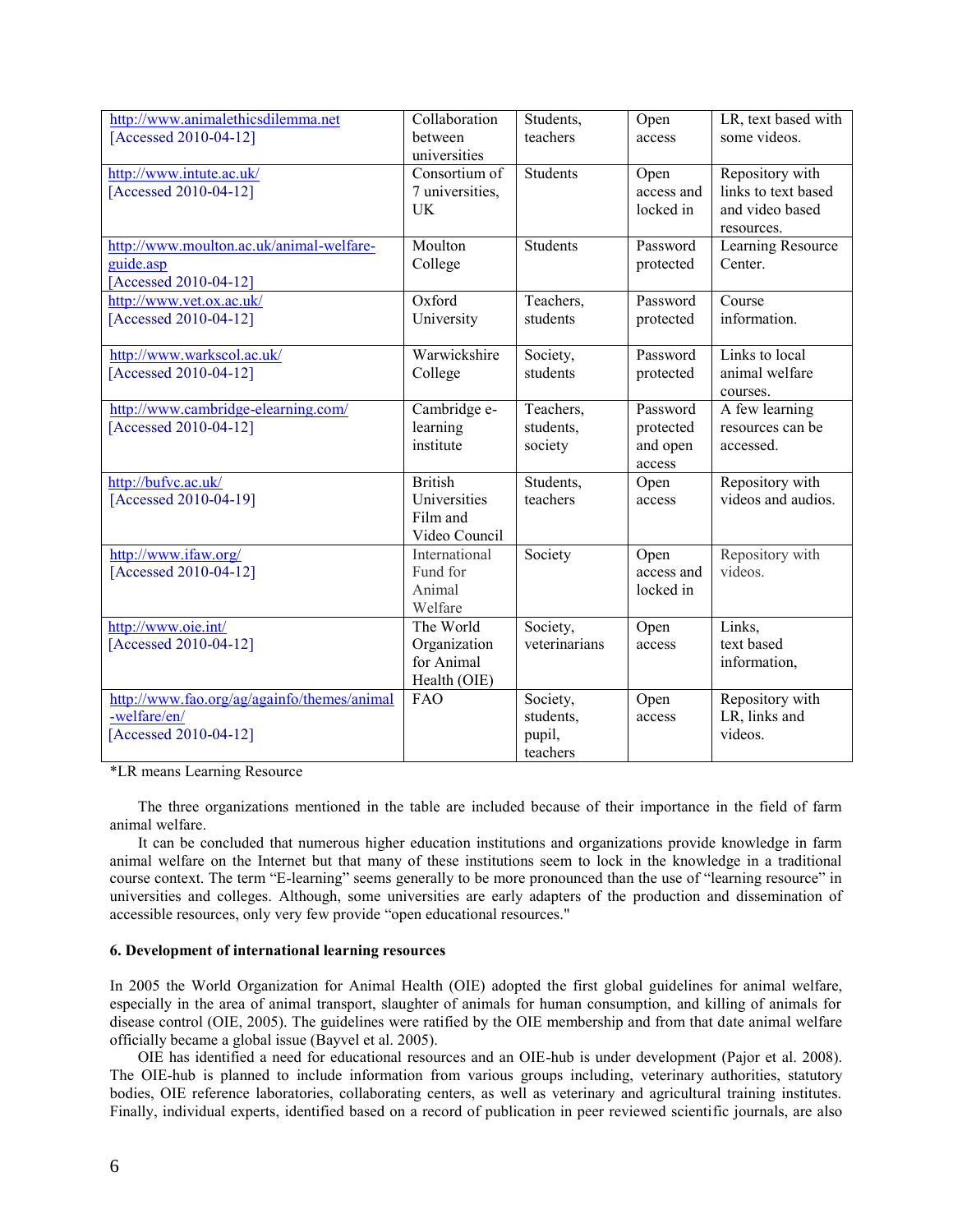included. The OIE-hub will search three categories 1) individual experts 2) opportunities for training and 3) educational materials. Individual experts, their contact details, area of expertise and their availability to advice on animal welfare topics will be highlighted. Opportunities for training will identify distance education courses, institutions offering courses or other education in animal welfare, institutions offering graduate education in animal welfare, as well as the opportunity for internships or sabbaticals. Finally the search of educational materials will focus on scientific periodicals, books, CD's, and DVD's. The hope is that this project will result in a searchable database to provide science-based information on animal welfare to educators, governments, veterinarians, and others worldwide.

Another promising example is "The gateway to farm animal welfare," a repository or hub developed by FAO with the goal to provide a single access point for international and national information related to farm animal welfare (FAO, 2009). The repository can ideally be used to search for information (including publications, guidelines, courses, learning resources, multimedia etc.), to share information, and to feed national or regional portals with information. The goal is to build awareness and foster partnerships and sharing of information and to host webbased events like electronic conferences and fora and participatory projects.

In this way, animal welfare is a subject area that is well suited for the Internet. For instance, animals express with their behavior if they have good or bad welfare, e.g., animals in poor welfare are often passive or show abnormal behavior and animals in good welfare have a wider behavior repertoire including playful activities. Even vocalization can be used for monitoring animal welfare (Dawkins 2004; Düpjan et al. 2008). Video, audio, and photo are media carrying a great amount of information that contextualize animal welfare and therefore facilitate understanding.

Developing learning resources based on these media and making them accessible on the Internet can be of benefit not only to teachers and learners but may also have a rapid and global impact on the development of animal welfare practices and standards. In line with animal welfare being based on both science and values it has been suggested that teachers in animal welfare also should teach animal ethics (Edwards, 2002; Hanlon, 2008). Internet based resources on animal ethics can thus be used in a variety of learning contexts to support student understanding (Hanlon et al. 2009).

Greater collaboration between higher educational institutions will enhance the development and the reuse of high quality learning materials, be more cost-efficient, and will at the same time increase competition by making teaching within individual institutions visible to a potentially worldwide audience (OECD, 2007). One argument for higher education institutions to develop OER is by participating to guarantee the quality of the resources. An educational institution has the means and procedures of quality assuring both the content and the pedagogical quality of the resources. There are a number of frameworks and models that can be used for this (van Assche and Vuorikari 2006; Masoumi and Lindström 2009).

## **7. Conclusion**

The provision of more attractive and engaging learning by utilizing better use of Information and Communication Technology (ICT) is a way to respond to the challenges of global need of knowledge in farm animal welfare. The elearning format covers a wide range of delivery systems and it should be emphasized that open educational resources can be used in both formal and informal settings.

**Acknowledgements**. We would like to thank the anonymous reviewers for their helpful comments on an earlier version of this paper.

#### **References**

- Algers, B. 2009. A risk assessment approach to animal welfare. In: Smulders, J.M. & Algers, B. (Eds.). *Food safety assurance and veterinary public health*. Vol 5. Welfare of production animals: assessment and management of risks. Wageningen Academic Publishers. ISBN: 978-90-8686-122-4. The Netherlands, pp. 223-235.
- Alessandrini, B. 2008. The role of the IZS A&M as OIE Collaborating Centre on veterinary training, epidemiology, food safety and animal welfare. OIE Animal Welfare conference, Cairo, 20-22 October. Animal Welfare conference, Cairo, 20-22 October. http://www.oie.int/eng/A\_AW2008/PDF/Session%20II/8\_OIE\_AWCairo\_B\_Alessandrini\_EN.pdf (Accessed January 2010).

ASTD, 2010. American Society for Training & Development. http://www.astd.org/ (Accessed January 2010).

Bayvel, A.C.D., Rahman, S.A., and Gavinelli, A. (Eds.). 2005. Animal Welfare: Global -issues. Trends and challenges. *Revue Scientifique et Technique de l'office International des Epizooties*, 24, 463-813.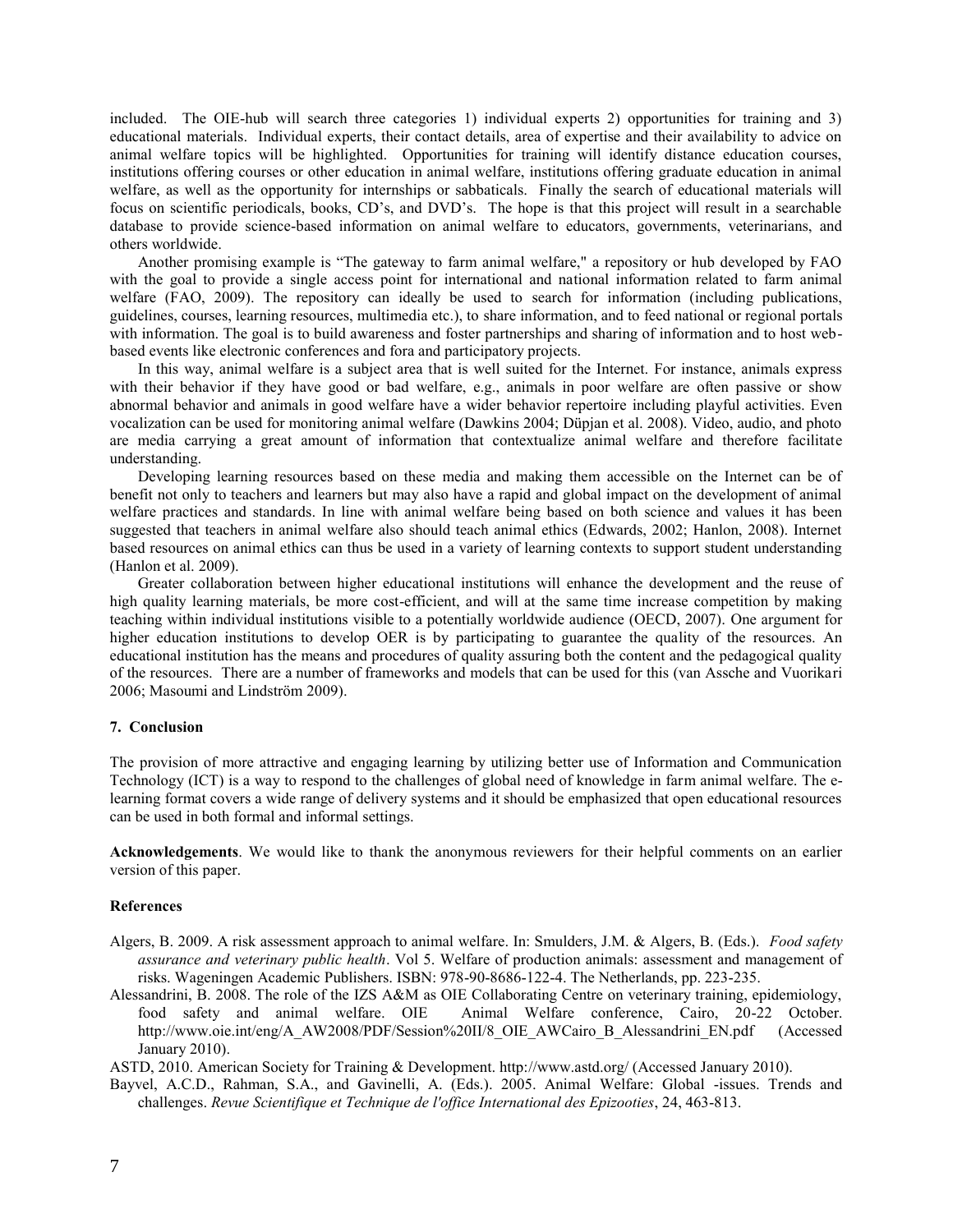- Beer, D., Busse, T., Hamburg, I., Mill, U. & Paul, H. (Eds.). 2006. E-learning in European SMEs. Observations, Analysis & Forecasting. Proceedings of the ARIEL final Conference, 08112005 in Brussels, pp 222. ISBN-10 3- 8309-1631-0. Waxman, Germany.
- Biggs, J. 2003. *Teaching for quality learning at university. What the student does.* 2nd ed*.* Pp 309. The society for Research into Higher Education & Open University Press. Berkshire, UK.
- Blokhuis, H. J., Keeling, L. J., Gavinelli, A. and Serratosa, J. 2008. Animal welfare's impact on the food chain. *Trends in Food Science and Technology*, 19, 75-83.
- Broglio, R.S. 2009. Animal welfare in science and society. In: Smulders, J.M. & Algers, B. (Eds.). *Food safety assurance and veterinary public health*. Vol 5. Welfare of production animals: assessment and management of risks. Wageningen Academic Publishers. ISBN: 978-90-8686-122-4. The Netherlands, pp. 45-58.
- Broom, D.M. 2009. Animal welfare and legislation. In: Smulders, J.M. & Algers, B. (Eds.). *Food safety assurance and veterinary public health.* Vol 5. Welfare of production animals: assessment and management of risks. Wageningen Academic Publishers. ISBN: 978-90-8686-122-4. The Netherlands, pp. 339-350.
- Dawkins, M.S. 2004. Using behaviour to assess animal welfare. *Animal Welfare* 13:3-7.
- De Boo, J. and Knight, A. 2005. *Journal of Veterinary Medical Education* 32: 451-453.
- Duval, E. 2006. LearnRank:Towards a real quality measure for learning. In: Ehlers, U.D. & Pawlowski, J.M. (Eds.) *Handbook on Quality and Standardisation in E-learning*, pp 457-463. Springer Berlin.
- Düpjan, S., Schön, P.C., Puppe, B., Tuchscherer, A. and Manteuffel, G. 2008. Differential vocal responses to physical and mental stressors in domestic pigs (*Sus scrofa*). *Journal of Appl. Anim. Behav. Sci.* Vol. 114:105- 115.
- Edwards, S.A. 2002. A synthesis of animal bioethics teaching in agricultural and veterinary courses in Northern Europe. In: Proceedings Teaching Animal Bioethics in Agricultural and Veterinary Higher Education in Europe. AFANet Workshop, INPL, Nancy France, 23-24 May 2002. pp 57-61.
- EFSA, 2009a. Scientific Opinion of the Panel on Animal Health and Welfare on a request from European Commission on General approach to fish welfare and to the concept of sentience in fish. The EFSA Journal (2009) 954, 1-26
- EFSA. 2009b. www.efsa.europa.eu/EFSA/efsa\_locale-1178620753812\_1211902134066.htm (Accessed December 2009).
- European Commission. 2002. Communication from the commission to the council and the European Parliament on Animal Welfare Legislation on farmed animals in third countries and the implications for the EU, COM (2002) 626 final. http://ec.europa.eu/food/animal/welfare/references/2002\_0626\_en.pdf>. (Accessed December 2009).
- European Commission. 2009. http://ec.europa.eu/food/animal/welfare/international/index\_en.htm (Accessed December 2009).
- FAO. 2009. Gateway to Farm Animal Welfare. http://www.fao.org/ag/againfo/programmes/animal-welfare/aboutthe-gateway/what-is-the-gateway/en/ (Accessed 6 January, 2009).
- FAO. 2010. Food Balance Sheet. FAOSTAT Database, 14 July 2005 update. Available at: http://faostat.fao.org/site/565/default.aspx. (Accessed January 2010).
- Fraser, D. 2004. Applying science to animal welfare standards, Proceedings of the Global Conference on Animal Welfare: An OIE Initiative, Paris, 23–25 February 2004 (2004), pp. 121–127.
- Fraser, D. 2006. Animal welfare assurance programs in food production: A framework for assessing the options. Anim. Welfare 15:93–104.
- Fraser, D. 2008. Toward a global perspective on farm animal welfare. *Journal of Appl. Anim. Behav. Sci.* Vol. 113, Issue 4, pp 330-339.
- Gibbons, M., Limognes, C., Nowotny, H., Schwartzman, S., Scott, P., and Trow, M. (1994). *The new production of knowledge. The dynamics of science and research in contemporary societies*. London: Sage Publications.
- Hanlon, A.J. 2008. Animal Welfare in Veterinary Medicine Education. Redvet. http://www.veterinaria.org/revistas/redvet/n101008B/BA022.pdf (Accessed January 2010).
- Hanlon, A.J., Algers, A., Dich, T., Hansen, T., Loor, H. and Sandøe, P. 2009. 'www.animalethicsdilemma.net: a learning resource for university lecturers in animal sciences and veterinary medicine. In: Millar, K., Hobson-West, P. and Nerlich, B. (Eds.). *Ethical futures: bioscience and food horizons.* Wageningen Academic Publishers. ISBN: 978-90-8686-115-6. The Netherlands, pp. 187-191.
- Harrison, R. 1964. *Animal Machines: The new factory farming industry.* pp 186. London: Stuart.
- Hemsworth, P.H., Coleman, G.J. and Barnett, J.L. 1994. Improving the attitude and behaviour of stockpersons towards pigs and the consequences on the behaviour and reproductive performance of commercial pigs. *Applied Animal Behaviour Science*, 39, 349-362.